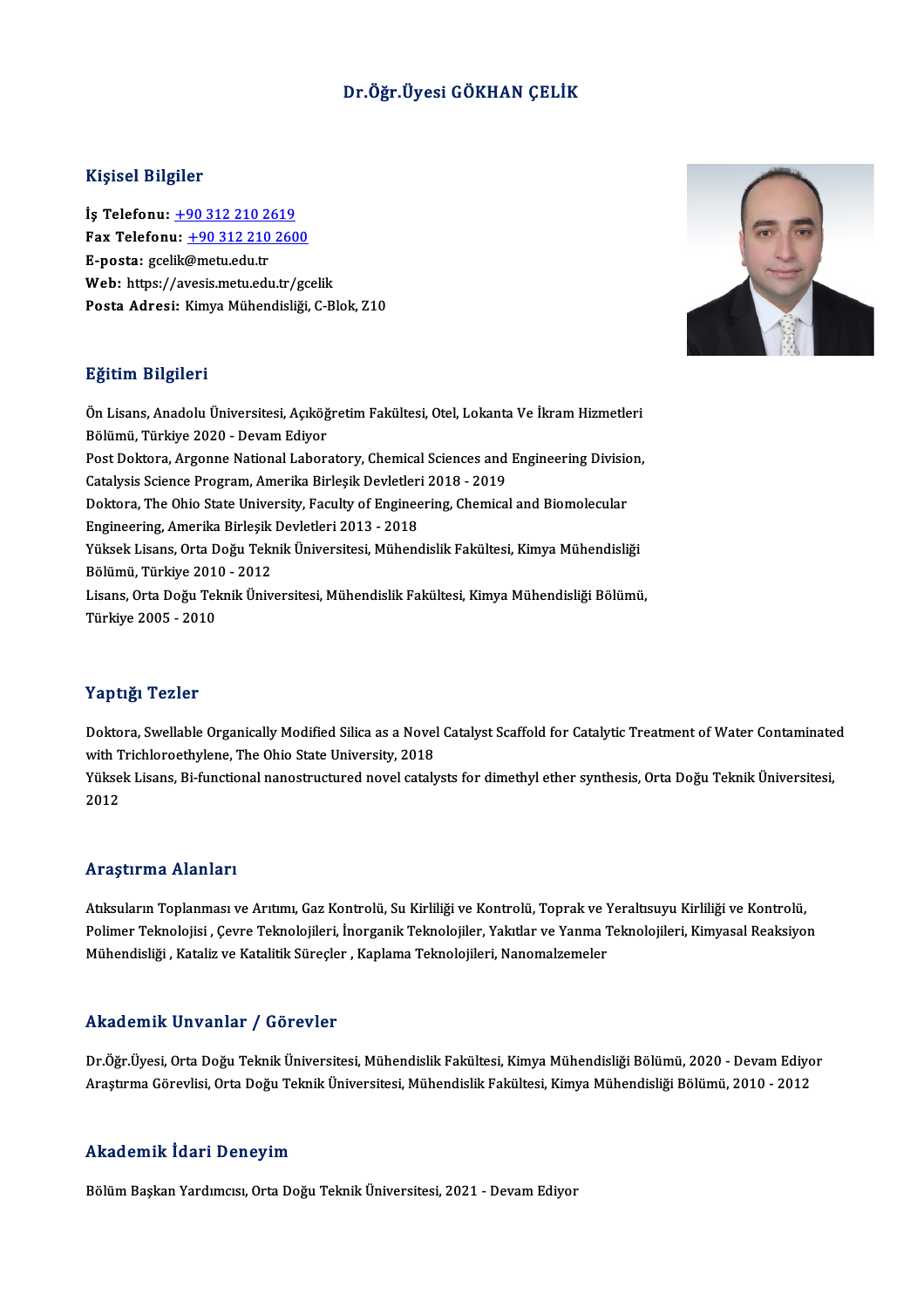#### Verdiği Dersler

Thermodynamics, Lisans, 2019 - 2020

### SCI, SSCI ve AHCI İndekslerine Giren Dergilerde Yayınlanan Makaleler

I. SSCI ve AHCI İndekslerine Giren Dergilerde Yayınlanan Makaleler<br>I. Grafted nickel-promoter catalysts for dry reforming of methane identified through high-throughput<br>Annonimantation experimentation<br>Grafted nickel-pr<br>Ecrranden M.S., Br Grafted nickel-promoter catalysts for dry reforming of methane identified through high-throughput<br>experimentation<br>Ferrandon M. S. , Byron C., Celik G., Zhang Y., Ni C., Sloppy J., McCormick R. A. , Booksh K., Teplyakov A.,

experimentation<br>Ferrandon M. S. , Byron C., Celik G., Zhang Y., Ni C., Sloppy J., McCormick R. A. , Booksh K., Teplyakov A., Delferro M.<br>APPLIED CATALYSIS A-GENERAL, cilt.629, 2022 (SCI İndekslerine Giren Dergi) Ferrandon M. S., Byron C., Celik G., Zhang Y., Ni C., Sloppy J., McCormick R. A., Booksh K., Teplyak<br>APPLIED CATALYSIS A-GENERAL, cilt.629, 2022 (SCI Indekslerine Giren Dergi)<br>II. Synthetic Lubricants Derived from Plastic

APPLIED CATALYSIS A-GENERAL, cilt.629, 2022 (SCI İndekslerine Giren Dergi)<br><mark>Synthetic Lubricants Derived from Plastic Waste and their Tribological Performance</mark><br>Hackler R. A. , Vyavhare K., Kennedy R. M. , ÇELİK G., Kanbur Synthe<br>Hackler<br>P., et al.<br>ChemSu Hackler R. A. , Vyavhare K., Kennedy R. M. , ÇELİK G., Kanbur U., Griffin P. J. , Sado<br>P., et al.<br>ChemSusChem, cilt.14, sa.19, ss.4181-4189, 2021 (SCI İndekslerine Giren Dergi)<br>On the dual rela of the reastant during asueo P., et al.<br>ChemSusChem, cilt.14, sa.19, ss.4181-4189, 2021 (SCI Indekslerine Giren Dergi)<br>III. On the dual role of the reactant during aqueous phase hydrodechlorination of trichloroethylene

- ChemSusChem, cilt.14, sa.19, ss.4181-4189, 2021 (SCI Indekslerine Giren Dergi)<br>On the dual role of the reactant during aqueous phase hydrodechlorination of tric<br>(HDC of TCE) using Pd supported on swellable organically modi On the dual role of the reactant during aqueous phase hydrodechlorination of trichlore<br>(HDC of TCE) using Pd supported on swellable organically modified silica (SOMS)<br>Ailawar S., Hunoor A., Rudzinski B., Celik G., Burel L. (HDC of TCE) using Pd supported on swellable organically modified silica (SC<br>Ailawar S., Hunoor A., Rudzinski B., Celik G., Burel L., Millet J., Miller J. T. , Edmiston P. L. ,<br>APPLIED CATALYSIS B-ENVIRONMENTAL, cilt.291, Ailawar S., Hunoor A., Rudzinski B., Celik G., Burel L., Millet J., Miller J. T. , Edmiston P. L. , Ozkan U. S.<br>APPLIED CATALYSIS B-ENVIRONMENTAL, cilt.291, 2021 (SCI Indekslerine Giren Dergi)<br>IV. Effect of High Temperatur
- APPLIED CATALYSIS B-ENVIRONMENTAL, cilt.291, 2021 (SCI Indekslerine Giren Dergi)<br>Effect of High Temperature on Swellable Organically Modified Silica (SOMS) a<br>Preferential CO Oxidation in H-2 Rich Environment<br>Basu D., Ailaw Preferential CO Oxidation in H-2 Rich Environment Preferential CO Oxidation in H-2 Rich Environment<br>Basu D., Ailawar S., Celik G., Edmiston P., Ozkan U. S.<br>CHEMCATCHEM, cilt.12, sa.14, ss.3753-3768, 2020 (SCI İndekslerine Giren Dergi)<br>Activation of Low Valent, Multiply M.
- V. Activation of Low-Valent, Multiply M-M Bonded Group VI Dimers toward Catalytic Olefin Metathesis<br>via Surface Organometallic Chemistry CHEMCATCHEM, cilt.12, sa.14, ss.3753-3768<br>Activation of Low-Valent, Multiply M-N<br>via Surface Organometallic Chemistry<br>Chanovately: A. Langsslav B. B. Collic C. Ba Activation of Low-Valent, Multiply M-M Bonded Group VI Dimers toward Catalytic Olefin Metathesis<br>via Surface Organometallic Chemistry<br>Chapovetsky A., Langeslay R. R. , Celik G., Perras F. A. , Pruski M., Ferrandon M. S. , **via Surface<br>Chapovetsky<br>Wen J., et al.<br>ORCANOME** Chapovetsky A., Langeslay R. R. , Celik G., Perras F. A. , Pruski M., Ferrandon M. S. , We<br>Wen J., et al.<br>ORGANOMETALLICS, cilt.39, sa.7, ss.1035-1045, 2020 (SCI İndekslerine Giren Dergi)<br>Pele of Peren in Enhanging the Cat Wen J., et al.<br>ORGANOMETALLICS, cilt.39, sa.7, ss.1035-1045, 2020 (SCI İndekslerine Giren Dergi)<br>VI. Role of Boron in Enhancing the Catalytic Performance of Supported Platinum Catalysts for the

Nonoxidative Dehydrogenation of n-Butane Role of Boron in Enhancing the Catalytic Performance of Supported Platinum Catalysts for the<br>Nonoxidative Dehydrogenation of n-Butane<br>Byron C., Bai S., Celik G., Ferrandon M. S. , Liu C., Ni C., Mehdad A., Delferro M., Lob

Nonoxidative Dehydrogenation of n-Butane<br>Byron C., Bai S., Celik G., Ferrandon M. S. , Liu C., Ni C., Mehdad A., Delferro M.,<br>ACS Catalysis, cilt.10, sa.2, ss.1500-1510, 2020 (SCI İndekslerine Giren Dergi)<br>Mechanistis, Asp Byron C., Bai S., Celik G., Ferrandon M. S. , Liu C., Ni C., Mehdad A., Delferro M., Lobo R. F. , Teplyakov A. V.<br>ACS Catalysis, cilt.10, sa.2, ss.1500-1510, 2020 (SCI Indekslerine Giren Dergi)<br>VII. Mechanistic Aspects of

## ACS Catalysis, cilt.10<br>Mechanistic Aspec<br>Dehydrogenation<br>Kanban D.M., Farra Mechanistic Aspects of a Surface Organovanadium(III) Catalyst for Hydrocarbon Hydrogenation and<br>Dehydrogenation<br>Kaphan D. M. , Ferrandon M. S. , Langeslay R. R. , Celik G., Wegener E. C. , Liu C., Niklas J., Poluektov O. G

De<br>Ka<br>M Kaphan D. M. , Ferrandon M. S. , Langeslay R. R. , Celik G., Wegener E. C. , Liu C., N.<br>2008.<br>ACS Catalysis, cilt.9, sa.12, ss.11055-11066, 2019 (SCI İndekslerine Giren Dergi)<br>Unaveline Single Use Polyathylane inte High Qu

# M.<br>ACS Catalysis, cilt.9, sa.12, ss.11055-11066, 2019 (SCI İndekslerine Giren Dergi)<br>VIII. Upcycling Single-Use Polyethylene into High-Quality Liquid Products

ACS Catalysis, cilt.9, sa.12, ss.11055-11066, 2019 (SCI İndekslerine Giren Dergi)<br>Upcycling Single-Use Polyethylene into High-Quality Liquid Products<br>Celik G., Kennedy R. M. , Hackler R. A. , Ferrandon M., Tennakoon A., Pa Upcycling Single-U<br>Celik G., Kennedy R. M.<br>A., Perras F. A. , et al. Celik G., Kennedy R. M. , Hackler R. A. , Ferrandon M., Tennakoon A., Patnaik S., Lapoi<br>A., Perras F. A. , et al.<br>ACS Central Science, cilt.5, sa.11, ss.1795-1803, 2019 (SCI İndekslerine Giren Dergi)<br>Flastrophilis Organoir

## A., Perras F. A. , et al.<br>ACS Central Science, cilt.5, sa.11, ss.1795-1803, 2019 (SCI İndekslerine Giren Dergi)<br>IX. Electrophilic Organoiridium(III) Pincer Complexes on Sulfated Zirconia for Hydrocarbon Activation<br>and Eunc ACS Central Science, cilt.5<br>Electrophilic Organoir<br>and Functionalization<br>Sued 7, H., Kaphan D. M. Electrophilic Organoiridium(III) Pincer Complexes on Sulfated Zirconia for Hydrocarbon Activation<br>and Functionalization<br>Syed Z. H. , Kaphan D. M. , Perras F. A. , Pruski M., Ferrandon M. S. , Wegener E. C. , Celik G., Wen

and<br>Syed<br>et al.<br>Jourr Syed Z. H. , Kaphan D. M. , Perras F. A. , Pruski M., Ferrandon M. S. , Wegener E. C. , Celik G., Wen J., Liu C., Dog<br>et al.<br>Journal of the American Chemical Society, cilt.141, sa.15, ss.6325-6337, 2019 (SCI İndekslerine G

et al.<br>Journal of the American Chemical Society, cilt.141, sa.15, ss.6325-6337, 2019 (SCI İndekslerine Giren Dergi)<br>X. Aqueous-Phase Hydrodechlorination of Trichloroethylene over Pd-Based Swellable Organically

- Journal of the American Chemical Society, cilt.141, sa.15, ss.6325-63<br>Aqueous-Phase Hydrodechlorination of Trichloroethylene c<br>Modified Silica: Catalyst Deactivation Due to Sulfur Species<br>Calik C. Ailowar S.A., Cundur S. M Aqueous-Phase Hydrodechlorination of Trichloroethylene over<br>Modified Silica: Catalyst Deactivation Due to Sulfur Species<br>Celik G., Ailawar S.A., Gunduz S., Miller J.T., Edmiston P.L., Ozkan U.S.<br>Industrial and Engineering Celik G., Ailawar S. A., Gunduz S., Miller J. T., Edmiston P. L., Ozkan U. S.<br>Industrial and Engineering Chemistry Research, cilt.58, sa.10, ss.4054-4064, 2019 (SCI İndekslerine Giren Dergi) Celik G., Ailawar S. A. , Gunduz S., Miller J. T. , Edmiston P. L. , Ozkan U. S.<br>Industrial and Engineering Chemistry Research, cilt.58, sa.10, ss.4054-4064, 2019 (SCI Indekslerine Giren<br>XI. Formation of carbonaceous depos
- Industrial and Engineering Chemistry Research, cilt.58, sa.10, ss.4<br>Formation of carbonaceous deposits on Pd-based hydrod<br>spectroscopy investigations over Pd/Al2O3 and Pd/SOMS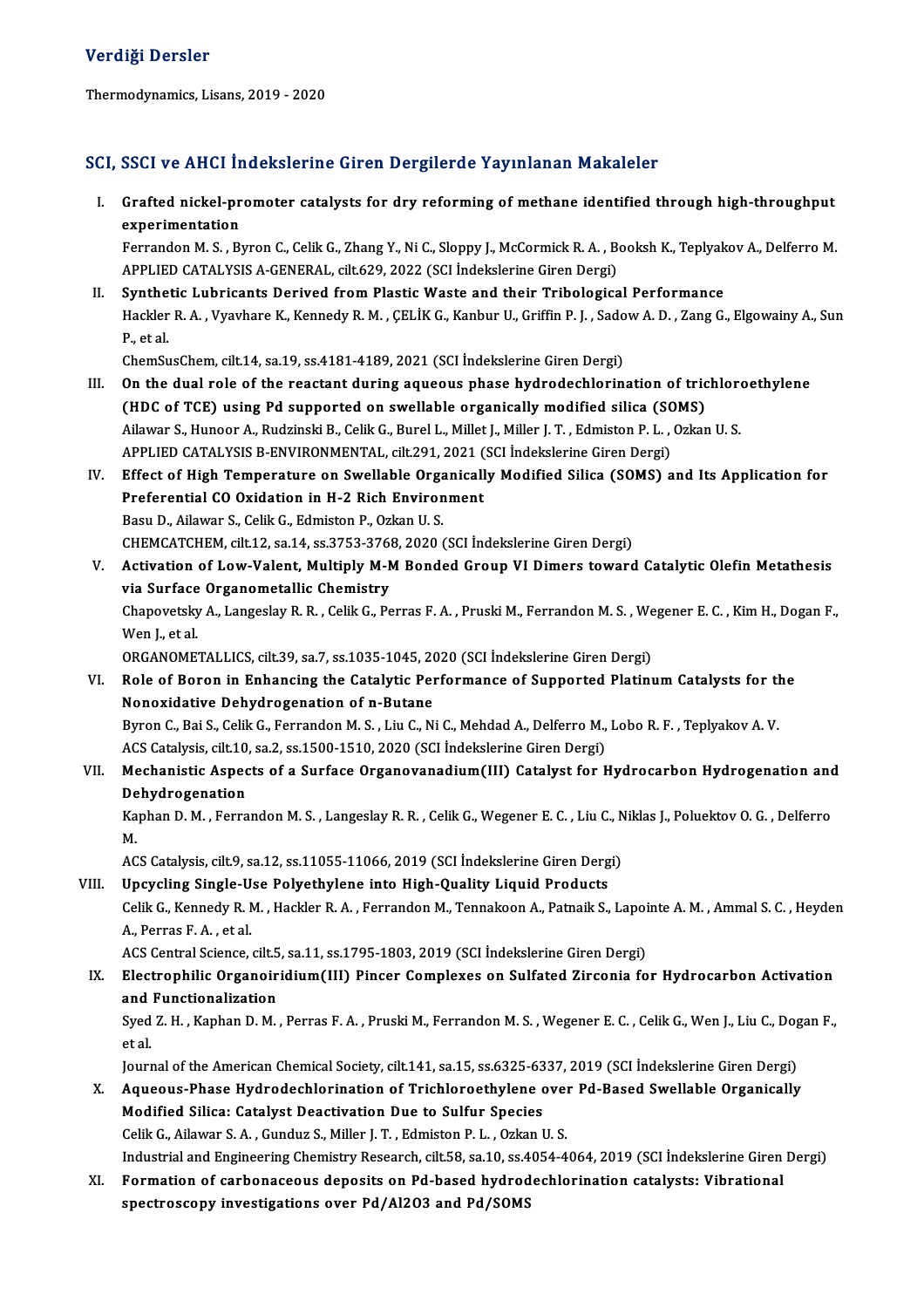CelikG.,Ailawar S.A. ,Gunduz S.,EdmistonP.L. ,OzkanU.S. Celik G., Ailawar S. A. , Gunduz S., Edmiston P. L. , Ozkan U. S.<br>Catalysis Today, cilt.323, ss.129-140, 2019 (SCI İndekslerine Giren Dergi)<br>Effect of alumine incorporation on the sulfur televanes of the du XII. Effect of alumina incorporation on the sulfur tolerance of the dual-catalyst aftertreatment system<br>for reduction of nitrogen oxides under lean conditions Catalysis Today, cilt.323, ss.129-140, 2019 (SCI Indekslerine Giumente di Effect of alumina incorporation on the sulfur tolerance<br>for reduction of nitrogen oxides under lean conditions<br>Sinha Maiumdar S. Alawandar A. Gaunda Sinha Majumdar S., Alexander A., Gawade P., Celik G., Ozkan U. S. Catalysis Today, cilt.320, ss.204-213, 2019 (SCI İndekslerine Giren Dergi) Sinha Majumdar S., Alexander A., Gawade P., Celik G., Ozkan U. S.<br>Catalysis Today, cilt.320, ss.204-213, 2019 (SCI İndekslerine Giren Dergi)<br>XIII. Aqueous-phase hydrodechlorination of trichloroethylene over Pd-based swella Catalysis Today, cilt.320, ss.204-213, 2019 (SCI İndekslerine Giren Dergi)<br>Aqueous-phase hydrodechlorination of trichloroethylene over Pd-ba<br>modified silica (SOMS): Catalyst deactivation due to chloride anions<br>Celik C. Ail Aqueous-phase hydrodechlorination of trichloroethylene over<br>modified silica (SOMS): Catalyst deactivation due to chloride a<br>Celik G., Ailawar S.A., Gunduz S., Miller J.T., Edmiston P.L., Ozkan U.S.<br>Annlied Catalysis B. Env modified silica (SOMS): Catalyst deactivation due to chloride anions<br>Celik G., Ailawar S. A. , Gunduz S., Miller J. T. , Edmiston P. L. , Ozkan U. S.<br>Applied Catalysis B: Environmental, cilt.239, ss.654-664, 2018 (SCI İnde Celik G., Ailawar S. A. , Gunduz S., Miller J. T. , Edmiston P. L. , Ozkan U. S.<br>Applied Catalysis B: Environmental, cilt.239, ss.654-664, 2018 (SCI Indekslerine Giren Dergi)<br>XIV. Atomically Precise Strategy to a PtZn Allo Applied Catalysis B: Environ<br>Atomically Precise Strate<br>Butane to 1,3-Butadiene<br>Camache Bunguin L. Forran Atomically Precise Strategy to a PtZn Alloy Nanocluster Catalyst for the Deep Dehydrogenation of n -<br>Butane to 1,3-Butadiene<br>Camacho-Bunquin J., Ferrandon M. S. , Sohn H., Kropf A. J. , Yang C., Wen J., Hackler R. A. , Liu Butane to 1,3-Butadiene<br>Camacho-Bunquin J., Ferrandon M. S. , Sohn H., Kropf A. J. , Yang C., Wen J., Hackler R. A. , Liu C., Celik G., Marshall C.<br>L. , et al. Camacho-Bunquin J., Ferrandon M. S. , Sohn H., Kropf A. J. , Yang C., Wen J., Hackl<br>L. , et al.<br>ACS Catalysis, cilt.8, sa.11, ss.10058-10063, 2018 (SCI İndekslerine Giren Dergi)<br>Swellable Organiselly Modified Silice (SOMS) L. , et al.<br>ACS Catalysis, cilt.8, sa.11, ss.10058-10063, 2018 (SCI İndekslerine Giren Dergi)<br>XV. Swellable Organically Modified Silica (SOMS) as a Catalyst Scaffold for Catalytic Treatment of Water<br>Contaminated with Tr ACS Catalysis, cilt.8, sa.11, ss.10058-10063,<br>Swellable Organically Modified Silica (<br>Contaminated with Trichloroethylene Swellable Organically Modified Silica (SOMS) as a Catalyst Scaffold for Cataly<br>Contaminated with Trichloroethylene<br>Celik G., Ailawar S.A., Sohn H., Tang Y., Tao F.F., Miller J.T., Edmiston P.L., Ozkan U.S.<br>ACS Catalysis, s Contaminated with Trichloroethylene<br>Celik G., Ailawar S. A. , Sohn H., Tang Y., Tao F. F. , Miller J. T. , Edmiston P. L. , Ozkan U. S.<br>ACS Catalysis, cilt.8, sa.8, ss.6796-6809, 2018 (SCI İndekslerine Giren Dergi) Celik G., Ailawar S. A. , Sohn H., Tang Y., Tao F. F. , Miller J. T. , Edmiston P. L. , Ozkan U. S.<br>ACS Catalysis, cilt.8, sa.8, ss.6796-6809, 2018 (SCI Indekslerine Giren Dergi)<br>XVI. Enhancement in Oxygen Reduction Reacti ACS Catalysis, cilt.8, sa.8, ss.6796-6809, 2018 (SCI İn<br>Enhancement in Oxygen Reduction Reaction *I*<br>Acidic Media through Chloride-Ion Exposure Enhancement in Oxygen Reduction Reaction Activity of Nitrogen-Doped Carb<br>Acidic Media through Chloride-Ion Exposure<br>Jain D., Mamtani K., Gustin V., Gunduz S., Celik G., Waluyo I., Hunt A., Co A. C. , Ozkan U. S.<br>ChamElestr Acidic Media through Chloride-Ion Exposure<br>Jain D., Mamtani K., Gustin V., Gunduz S., Celik G., Waluyo I., Hunt A., Co A. C. , Ozkan<br>ChemElectroChem, cilt.5, sa.14, ss.1966-1975, 2018 (SCI İndekslerine Giren Dergi)<br>Hudrodo Jain D., Mamtani K., Gustin V., Gunduz S., Celik G., Waluyo I., Hunt A., Co A. C. , Ozkan U. S.<br>ChemElectroChem, cilt.5, sa.14, ss.1966-1975, 2018 (SCI İndekslerine Giren Dergi)<br>XVII. Hydrodechlorination of trichloroethyle ChemEle<br>Hydrode<br>(SOMS)<br>Sohn H Hydrodechlorination of trichloroethylene over Pd supported on swe<br>(SOMS)<br>Sohn H., Celik G., Gunduz S., Dean S. L. , Painting E., Edmiston P. L. , Ozkan U. S.<br>Annlied Catalysis B. Environmental, silt 202, se 644, 652, 2017 (SOMS)<br>Sohn H., Celik G., Gunduz S., Dean S. L. , Painting E., Edmiston P. L. , Ozkan U. S.<br>Applied Catalysis B: Environmental, cilt.203, ss.641-653, 2017 (SCI İndekslerine Giren Dergi) XVIII. In-situ incorporation of binder during sol-gel preparation of Pd-based sulfated zirconia for Applied Catalysis B: Environmental, cilt.203, ss.641-653, 2017 (SCI İndekslerine Giren Dergi)<br>In-situ incorporation of binder during sol-gel preparation of Pd-based sulfated zirconia for<br>reduction of nitrogen oxides under In-situ incorpo<br>reduction of ni<br>characteristics<br><sup>Sinhe</sup> Majumder reduction of nitrogen oxides under lean-burn conditions<br>characteristics<br>Sinha Majumdar S., Celik G., Alexander A., Gawade P., Ozkan U. S.<br>Annlied Cetalusis B. Environmental, silt 202, ss 134, 146, 2017 (S characteristics<br>Sinha Majumdar S., Celik G., Alexander A., Gawade P., Ozkan U. S.<br>Applied Catalysis B: Environmental, cilt.202, ss.134-146, 2017 (SCI İndekslerine Giren Dergi)<br>Quygan Mability in Pre Reduced Nane, and Magre Sinha Majumdar S., Celik G., Alexander A., Gawade P., Ozkan U. S.<br>Applied Catalysis B: Environmental, cilt.202, ss.134-146, 2017 (SCI İndekslerine Giren Dergi)<br>XIX. Oxygen Mobility in Pre-Reduced Nano- and Macro-Ceria with Applied Catalysis<br>Oxygen Mobilit<br>and TPR Study<br>Sehn H. Celik C Sohn H., Celik G., Gunduz S., Dogu D., Zhang S., Shan J., Tao F. F., Ozkan U. S. Catalysis Letters, cilt.147, sa.11, ss.2863-2876, 2017 (SCI İndekslerine Giren Dergi) Sohn H., Celik G., Gunduz S., Dogu D., Zhang S., Shan J., Tao F. F. , Ozkan U. S.<br>Catalysis Letters, cilt.147, sa.11, ss.2863-2876, 2017 (SCI Indekslerine Giren Dergi)<br>XX. Effect of high-temperature on the swellable organi gas-phase hydrodechlorination of trichloroethylene<br>Sohn H., Celik G., Gunduz S., Majumdar S. S. , Dean S. L. , Edmiston P. L. , Ozkan U. S. Effect of high-temperature on the swellable organically-modified silica (<br>gas-phase hydrodechlorination of trichloroethylene<br>Sohn H., Celik G., Gunduz S., Majumdar S. S. , Dean S. L. , Edmiston P. L. , Ozkan U. S.<br>Annlied Applied Catalysis B: Environmental, cilt.209, ss.80-90, 2017 (SCI İndekslerine Giren Dergi) Sohn H., Celik G., Gunduz S., Majumdar S. S. , Dean S. L. , Edmiston P. L. , Ozkan U. S.<br>Applied Catalysis B: Environmental, cilt,209, ss.80-90, 2017 (SCI İndekslerine Giren Dergi)<br>XXI. Probing the Oxygen Reduction Reactio Applied Catalysis B: Environmental, cilt.209, ss.80-90<br>Probing the Oxygen Reduction Reaction Active<br>(CNx) in Acidic Media Using Phosphate Anion<br>Memtani K, Jain D, Zemlyanov D, Calik C, Juthman Probing the Oxygen Reduction Reaction Active Sites over Nitrogen-Doped (<br>(CNx) in Acidic Media Using Phosphate Anion<br>Mamtani K., Jain D., Zemlyanov D., Celik G., Luthman J., Renkes G., Co A. C. , Ozkan U. S. (CNx) in Acidic Media Using Phosphate Anion<br>Mamtani K., Jain D., Zemlyanov D., Celik G., Luthman J., Renkes G., Co A. C. , Ozkan U. S. Mamtani K., Jain D., Zemlyanov D., Celik G., Luthman J., Renkes G., Co A. C. , Ozkan U. S.<br>ACS Catalysis, cilt.6, sa.10, ss.7249-7259, 2016 (SCI İndekslerine Giren Dergi)<br>XXII. Investigation of the effect of alumina binde ACS Catalysis, cilt.6, sa.10, ss.7249-7259, 2016 (SCI Indekslerine Giren Dergi)<br>Investigation of the effect of alumina binder addition to  $Pd/SO42 -$ <br>synthesis<br>Sinha Majumdar S., Celik G., Ozkan U. Investigation of the effect of alu:<br>synthesis<br>Sinha Majumdar S., Celik G., Ozkan U.<br>Industrial and Engineering Chemistry <mark>synthesis</mark><br>Sinha Majumdar S., Celik G., Ozkan U.<br>Industrial and Engineering Chemistry Research, cilt.55, sa.44, ss.11445-11457, 2016 (SCI İndekslerine Giren Dergi)<br>Performance of silisotungstis asid insernerated mesenenev Sinha Majumdar S., Celik G., Ozkan U.<br>Industrial and Engineering Chemistry Research, cilt.55, sa.44, ss.11445-11457, 2016 (SCI Indekslerine Giren Dergi<br>XXIII. Performance of silicotungstic acid incorporated mesoporous cata Industrial and Engineering Chemistry Research, cilt.55, sa.44, s.<br>Performance of silicotungstic acid incorporated mesopether from syngas in the presence and absence of CO2<br>Celil: C. Arinan A. Baynt A. Orbelse H.O., Dežy T. Performance of silicotungstic acid incorporated mesoporous catalyst in direct synthesis of dimethyl<br>ether from syngas in the presence and absence of CO2<br>Celik G., Arinan A., Bayat A., Ozbelge H. O. , Doğu T., Varışlı D.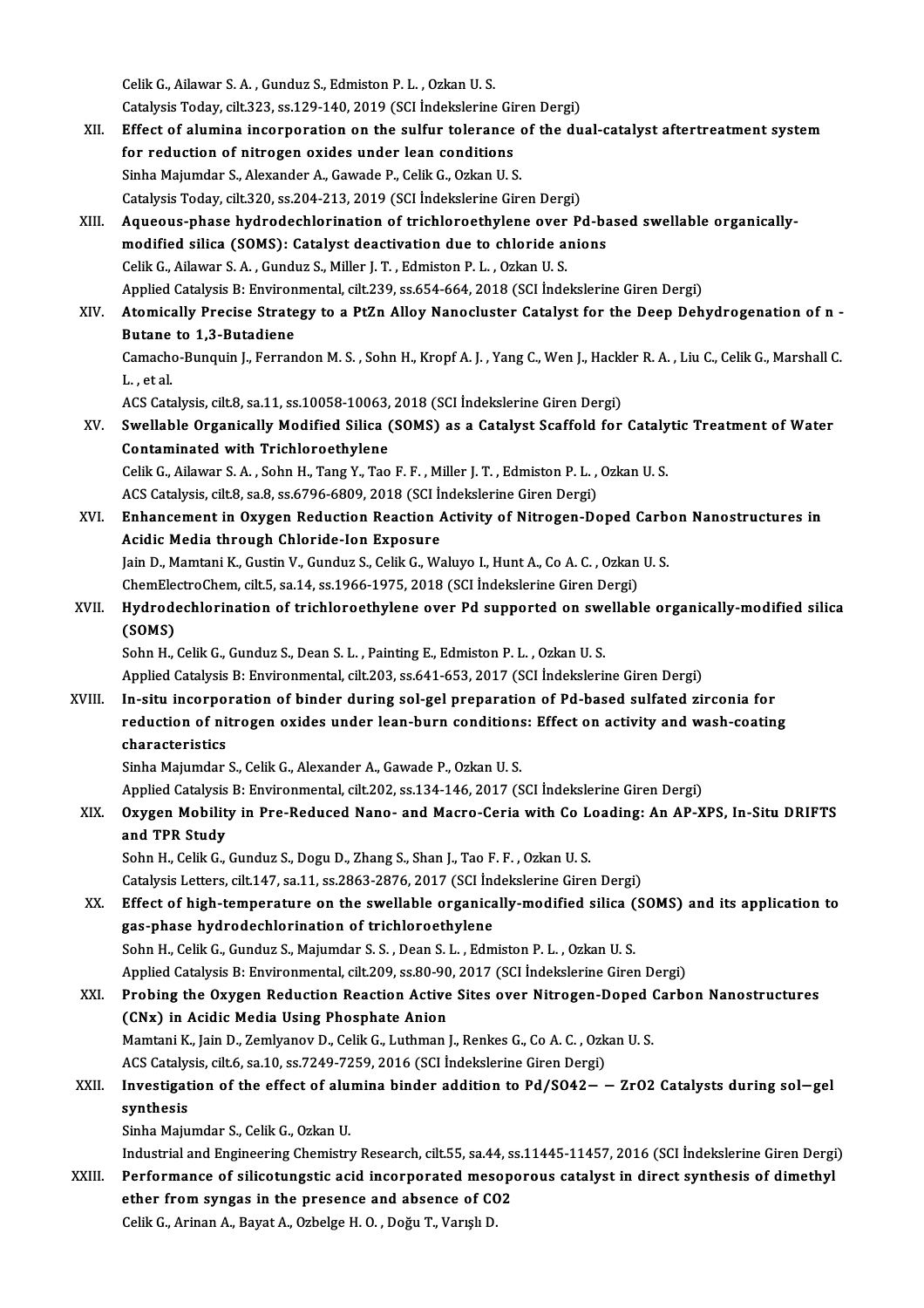Topics in Catalysis, cilt.56, ss.1764-1774, 2013 (SCI Expanded İndekslerine Giren Dergi)

# 10pks in Catalysis, clit.56, ss.1764-1774, 2013 (SCI Expanded Indeksierine Giren Del<br>Hakemli Kongre / Sempozyum Bildiri Kitaplarında Yer Alan Yayınlar

| Hakemli Kongre / Sempozyum Bildiri Kitaplarında Yer Alan Yayınlar |                                                                                                                                                                               |
|-------------------------------------------------------------------|-------------------------------------------------------------------------------------------------------------------------------------------------------------------------------|
| L.                                                                | Aqueous Phase Hydrodechlorination of Trichloroethylene Using Pd Supported on Swellable<br>Organically Modified Silica (SOMS): Deactivation Due to Chloride and Sulfur Species |
|                                                                   | Ozkan U.S., Ailawar S.A., Hunoor A., ÇELİK G., Gunduz S., Miller J.T., Tao F.F., Edmiston P.L.                                                                                |
|                                                                   | 2019 AIChE Annual Meeting, Orlando, FL, 10 - 15 Kasım 2019                                                                                                                    |
| Н.                                                                | Swellable Organically Modified Silica (SOMS) As a Catalyst Scaffold for Catalytic Treatment of Water                                                                          |
|                                                                   | through Hydrogenation and Hydrogenolysis Reactions                                                                                                                            |
|                                                                   | Ozkan U.S., Ailawar S.A., Hunoor A., ÇELİK G., Gunduz S., Miller J.T., Tao F.F., Edmiston P.L.<br>2019 AIChE Annual Meeting, Orlando, FL, 10 - 15 Kasım 2019                  |
| Ш.                                                                | Catalytic upcycling of waste polymers by supported metal catalysts                                                                                                            |
|                                                                   | Kennedy R. M., ÇELİK G., Hackler R. A., ammal s., Ferrandon M. S., LaPointe A. M., Sadow A. D., Heyden A.,                                                                    |
|                                                                   | Poeppelmeier K. R., Delferro M.                                                                                                                                               |
|                                                                   | Fall National Meeting and Exposition of the American-Chemical-Society (ACS), 25 - 29 Ağustos 2019, cilt.258                                                                   |
| IV.                                                               | Swellable Organically Modified Silica (SOMS): A Novel Support for Aqueous Phase                                                                                               |
|                                                                   | Hydrodechlorination of Trichloroethylene                                                                                                                                      |
|                                                                   | Ailawar S. A., ÇELİK G., Hunoor A., Gunduz S., Edmiston P. L., Ozkan U. S.                                                                                                    |
|                                                                   | NAM 26 - North American Catalysis Society Meeting, 23 - 28 Haziran 2019                                                                                                       |
| V.                                                                | Atomically Precise Strategy to Synthesize Bimetallic Platinum Nanoclusters for Non-Oxidative                                                                                  |
|                                                                   | <b>Dehydrogenation Catalysis</b>                                                                                                                                              |
|                                                                   | ÇELİK G., Camacho-Bunquin J., Ferrandon M. S., Sohn H., Kropf A. J., Yang C., Wen J., Hackler R. A., Liu C., Marshall                                                         |
|                                                                   | C.L., et al.                                                                                                                                                                  |
|                                                                   | NAM 26 - North American Catalysis Society Meeting, 23 - 28 Haziran 2019                                                                                                       |
| VI.                                                               | Mechanistic Studies of a Silica Supported Organovanadium(III) Catalyst for Hydrocarbon                                                                                        |
|                                                                   | Hydrogenation and Dehydrogenation                                                                                                                                             |
|                                                                   | Kaphan D. M., Langeslay R. R., Ferrandon M. S., Liu C., ÇELİK G., Delferro M.                                                                                                 |
|                                                                   | NAM 26 - North American Catalysis Society Meeting, 23 - 28 Haziran 2019                                                                                                       |
| VII.                                                              | Electrophilic Pincer-Iridium (III) Complexes Supported on Metal Oxides for C-H Functionalization                                                                              |
|                                                                   | Syed Z., Kaphan D. M., Perras F. A., Pruski M., Ferrandon M. S., Wegener E. C., Kropf A. J., ÇELİK G., Wen J., Liu C.,<br>et al.                                              |
|                                                                   | NAM 26 - North American Catalysis Society Meeting, 23 - 28 Haziran 2019                                                                                                       |
| VIII.                                                             | Surface structural-chemical characterization of a supported organovanadium(III) catalyst                                                                                      |
|                                                                   | Kaphan D. M., Langeslay R. R., Ferrandon M. S., ÇELİK G., Liu C., Sattelberger A. P., Delferro M.                                                                             |
|                                                                   | 257th National Meeting of the American-Chemical-Society (ACS), Orlando, Amerika Birleşik Devletleri, 31 Mart - 04                                                             |
|                                                                   | Nisan 2019, cilt 257                                                                                                                                                          |
| IX.                                                               | Swellable Organically Modified Silica (SOMS): A Novel Support for Pd Catalyzed Hydrodechlorination                                                                            |
|                                                                   | of Trichloroethylene in Aqueous Phase                                                                                                                                         |
|                                                                   | CELIK G., Ailawar S. A., Gunduz S., Miller J. T., Tao F. F., Edmiston P. L., Ozkan U. S.                                                                                      |
|                                                                   | 2018 AIChE Annual Meeting, Pittsburgh, PA, Amerika Birleşik Devletleri, 28 Ekim - 02 Kasım 2018                                                                               |
| X.                                                                | Hydrodechlorination of trichloroethylene using Pd catalysts supported on swellable organically                                                                                |
|                                                                   | modified silica (SOMS)                                                                                                                                                        |
|                                                                   | Ozkan U.S., ÇELİK G., Ailawar S.A., Sohn H., Gunduz S., Edmiston P.L.                                                                                                         |
|                                                                   | 256th National Meeting and Exposition of the American-Chemical-Society (ACS) - Nanoscience, Nanotechnology                                                                    |
|                                                                   | and Beyond, Boston, 19 - 23 Ağustos 2018, cilt.256                                                                                                                            |
| XI.                                                               | Catalytic Treatment of Water Contaminated with Trichloroethylene                                                                                                              |
|                                                                   | CELIK G., Sohn H., Gunduz S., Ailawar S. A., Edmiston P. L., Ozkan U. S.                                                                                                      |
|                                                                   | NAM 25 - North American Catalysis Society Meeting, Denver, 4 - 09 Haziran 2017                                                                                                |

XII. Investigation of the Effect of Alumina Binder Addition to Palladium Supported on Sulfated Zirconia